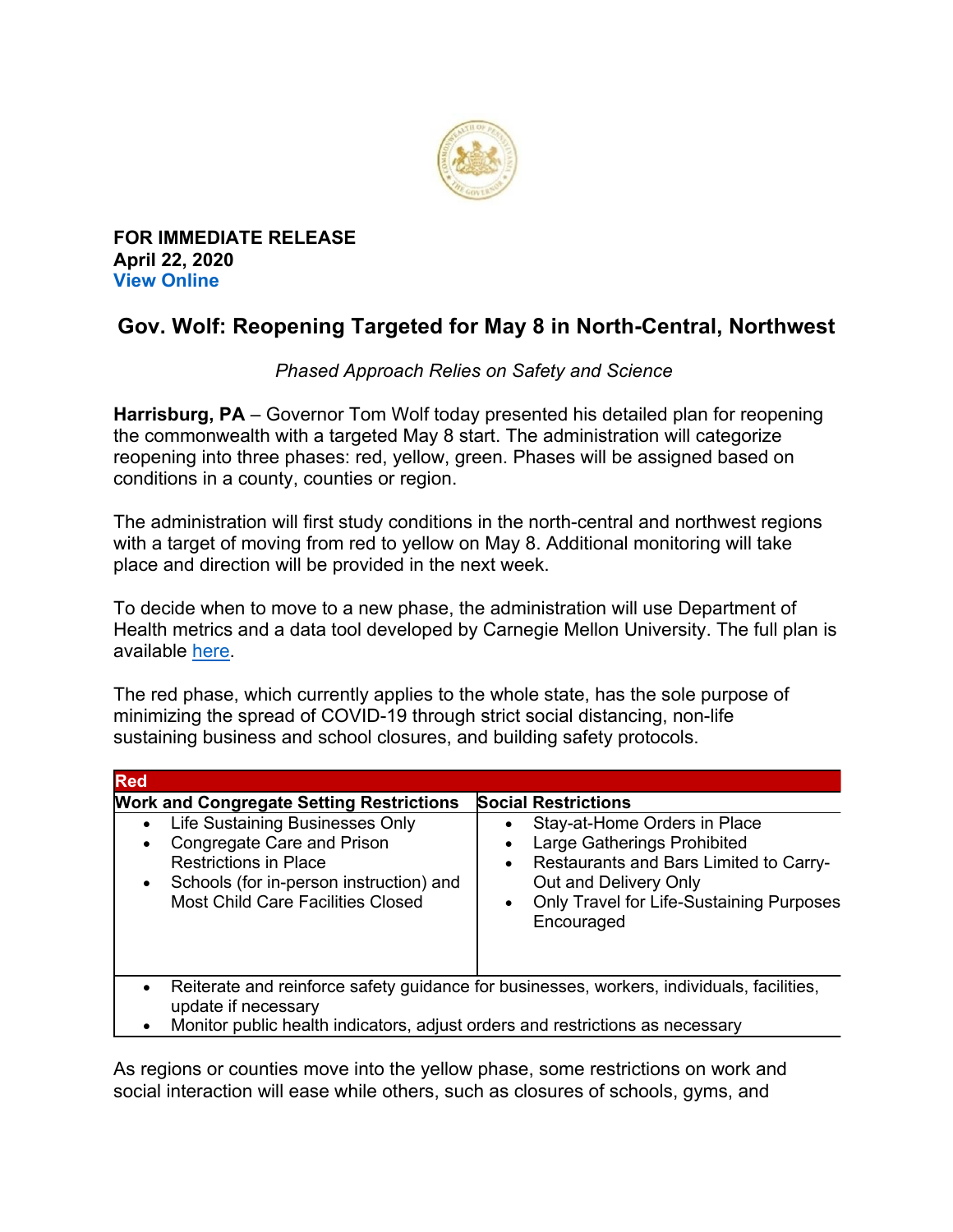other indoor recreation centers, as well as limitations around large gatherings, remain in place. The purpose of this phase is to begin to power back up the economy while keeping a close eye on the public health data to ensure the spread of disease remains contained to the greatest extent possible.

| Yellow                                                                                                                                                                                                                                                                                                                                                                              |                                                                                                                                                                                                                                                                                                                                                                                                                                                                                    |
|-------------------------------------------------------------------------------------------------------------------------------------------------------------------------------------------------------------------------------------------------------------------------------------------------------------------------------------------------------------------------------------|------------------------------------------------------------------------------------------------------------------------------------------------------------------------------------------------------------------------------------------------------------------------------------------------------------------------------------------------------------------------------------------------------------------------------------------------------------------------------------|
| <b>Work and Congregate Setting Restrictions</b>                                                                                                                                                                                                                                                                                                                                     | <b>Social Restrictions</b>                                                                                                                                                                                                                                                                                                                                                                                                                                                         |
| <b>Telework Must Continue Where</b><br>Feasible<br>Businesses with In-Person Operations<br>$\bullet$<br>Must Follow Business and Building<br><b>Safety Orders</b><br>Child Care Open with Worker and<br>$\bullet$<br><b>Building Safety Orders</b><br>Congregate Care and Prison<br>$\bullet$<br><b>Restrictions in Place</b><br>Schools Remain Closed for In-Person<br>Instruction | Stay-at-Home Restrictions Lifted in<br>$\bullet$<br>Favor of Aggressive Mitigation<br>Large Gatherings of More than 25<br>$\bullet$<br>Prohibited<br>In-Person Retail Allowable, Curbside<br>$\bullet$<br>and Delivery Preferable<br>Indoor Recreation, Health and Wellness<br>$\bullet$<br>Facilities (such as gyms, spas), and all<br>Entertainment (such as casinos,<br>theaters) Remain Closed<br>Restaurants and Bars Limited to Carry-<br>$\bullet$<br>Out and Delivery Only |
| All businesses must follow CDC and DOH guidance for social distancing and cleaning<br>Monitor public health indicators, adjust orders and restrictions as necessary                                                                                                                                                                                                                 |                                                                                                                                                                                                                                                                                                                                                                                                                                                                                    |

The green phase eases most restrictions by lifting the stay-at-home and business closure orders to allow the economy to strategically reopen while continuing to prioritize public health. While this phase will facilitate a return to a "new normal," it will be equally important to continue to monitor public health indicators and adjust orders and restrictions as necessary to ensure the spread of disease remains at a minimum.

| Green                                                                                 |                                                                                                                  |
|---------------------------------------------------------------------------------------|------------------------------------------------------------------------------------------------------------------|
| <b>Work and Congregate Setting Restrictions</b>                                       | <b>Social Restrictions</b>                                                                                       |
| All Businesses Must Follow CDC and<br>$\bullet$<br>PA Department of Health Guidelines | Aggressive Mitigation Orders Lifted<br>All Individuals Must Follow CDC and PA<br>Department of Health Guidelines |
|                                                                                       | Monitor public health indicators, adjust orders and restrictions as necessary                                    |

Just as the administration took a measured, county-by-county approach to the stay-athome order before expanding statewide, it will do the same to ease restrictions and reopen the state.

The governor first announced the standards for reopening last week and they remain the focal point for the comprehensive plans announced today:

• The approach will be data driven and reliant upon quantifiable criteria to drive a targeted, evidence-based, regional approach to reopenings in Pennsylvania.